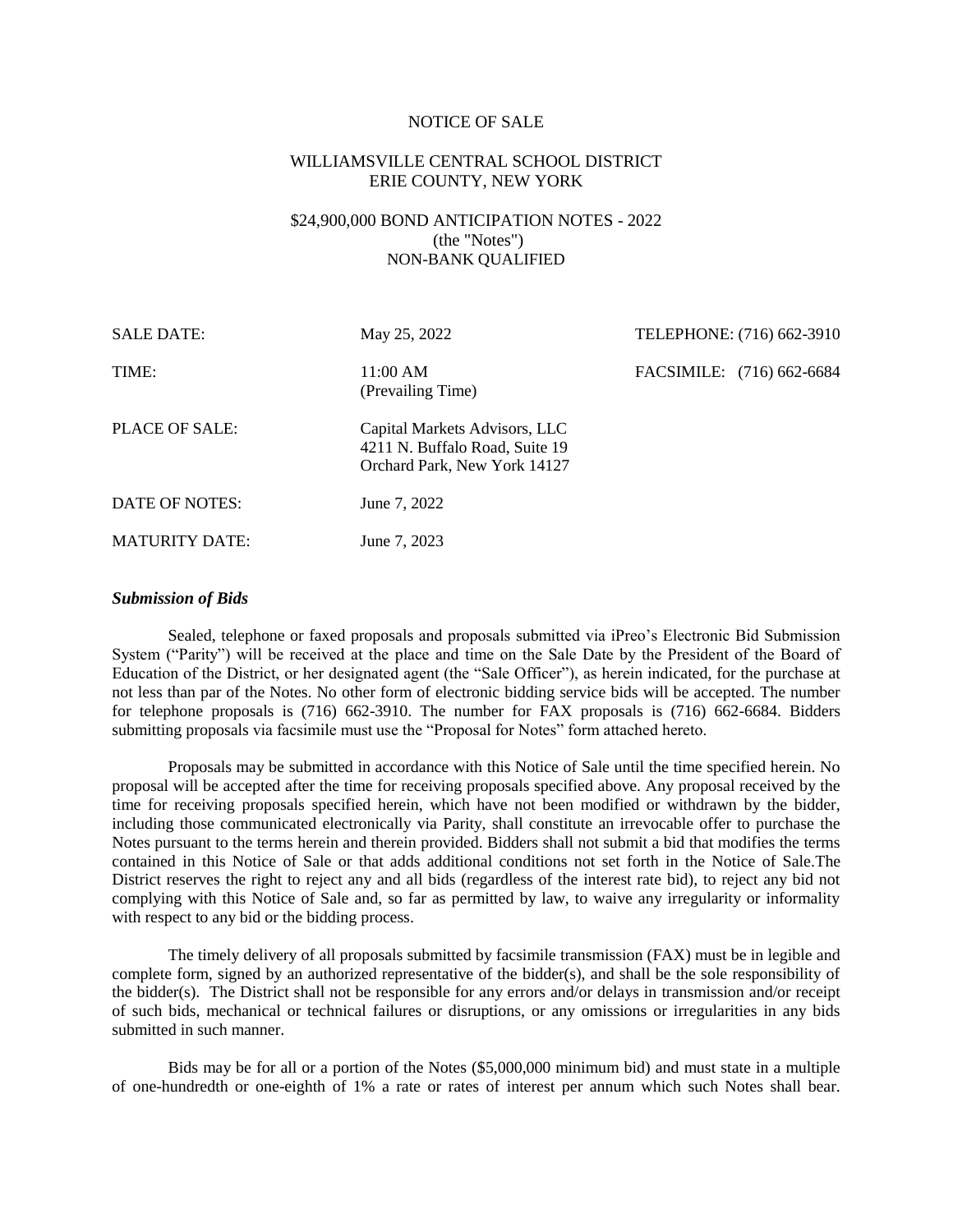# Interest will be calculated on the basis of a 30-day month and 360-day year. The Notes will not be subject to prior redemption.

# *Payment and Security for the Notes*

Said Notes are general obligations of the District and the faith and credit of such District are pledged for payment of the principal of and interest on such Notes. All the taxable real property in said District will be subject to the levy of ad valorem taxes, without limitation as to rate or amount, sufficient to pay the principal of and interest on the Notes.

## *Parity Bid Submission*

Prospective bidders wishing to submit an electronic bid via Parity must be contracted customers of Parity. Prospective bidders who do not have a contract with Parity must call (212) 849-5021 to become a customer. By submitting an electronic bid for the Notes, a bidder represents and warrants to the District that such bidder's bid for the purchase of the Notes is submitted for and on behalf of such prospective bidder by an officer or agent who is duly authorized to bind the bidder to a legal, valid and enforceable contract for the purchase of the Notes.

Each prospective bidder who wishes to submit an electronic bid shall be solely responsible to register to bid via Parity. Each qualified prospective bidder shall be solely responsible to make necessary arrangements to access Parity for purposes of submitting its bid in a timely manner and in compliance with the requirements of this Notice of Sale. Neither the District nor Parity shall have any duty or obligation to undertake such registration to bid for any prospective bidder or to provide or assure such access to any qualified prospective bidder, and neither the District nor Parity shall be responsible for a bidder's failure to register to bid or for proper operation of, or have any liability for any delays or interruptions of, or any damages caused by Parity. The District is using Parity as a communications mechanism, and not as the District's agent, to conduct the electronic bidding for the District's Notes. The District is not bound by any advice or determination of Parity as to whether any bid complies with the terms of this Notice of Sale. All costs and expenses incurred by prospective bidders in connection with their registration and submission of bids via Parity are the sole responsibility of the bidders, and the District is not responsible, directly or indirectly, for any such costs or expenses. If a prospective bidder encounters any difficulty in registering to bid, or submitting or modifying a bid for the Notes, it should telephone Parity and notify the District's Municipal Advisor, Capital Markets Advisors, LLC at (716) 662-3910 (provided that the District shall have no obligation to take any action whatsoever upon receipt of such notice).

If any provisions of this Notice of Sale shall conflict with information provided by Parity, as approved provider of electronic bidding services, this Notice of Sale shall control. Further information about Parity, including any fee charged, may be obtained from Parity at (212) 849-5021. The time maintained by Parity shall constitute the official time with respect to all bids submitted.

## *Award of Notes*

The Notes will be awarded and sold to the bidder(s) complying with the terms of sale and offering to purchase the Notes at the lowest net interest cost, and if two or more such bidders offer the same lowest net interest cost, then to one of said bidders offering to purchase the largest par amount of the Notes and if all of said bidders offer the same net interest cost and offer to purchase the same par amount, then to the one of said bidders selected by the Sale Officer by lot from among all said bidders.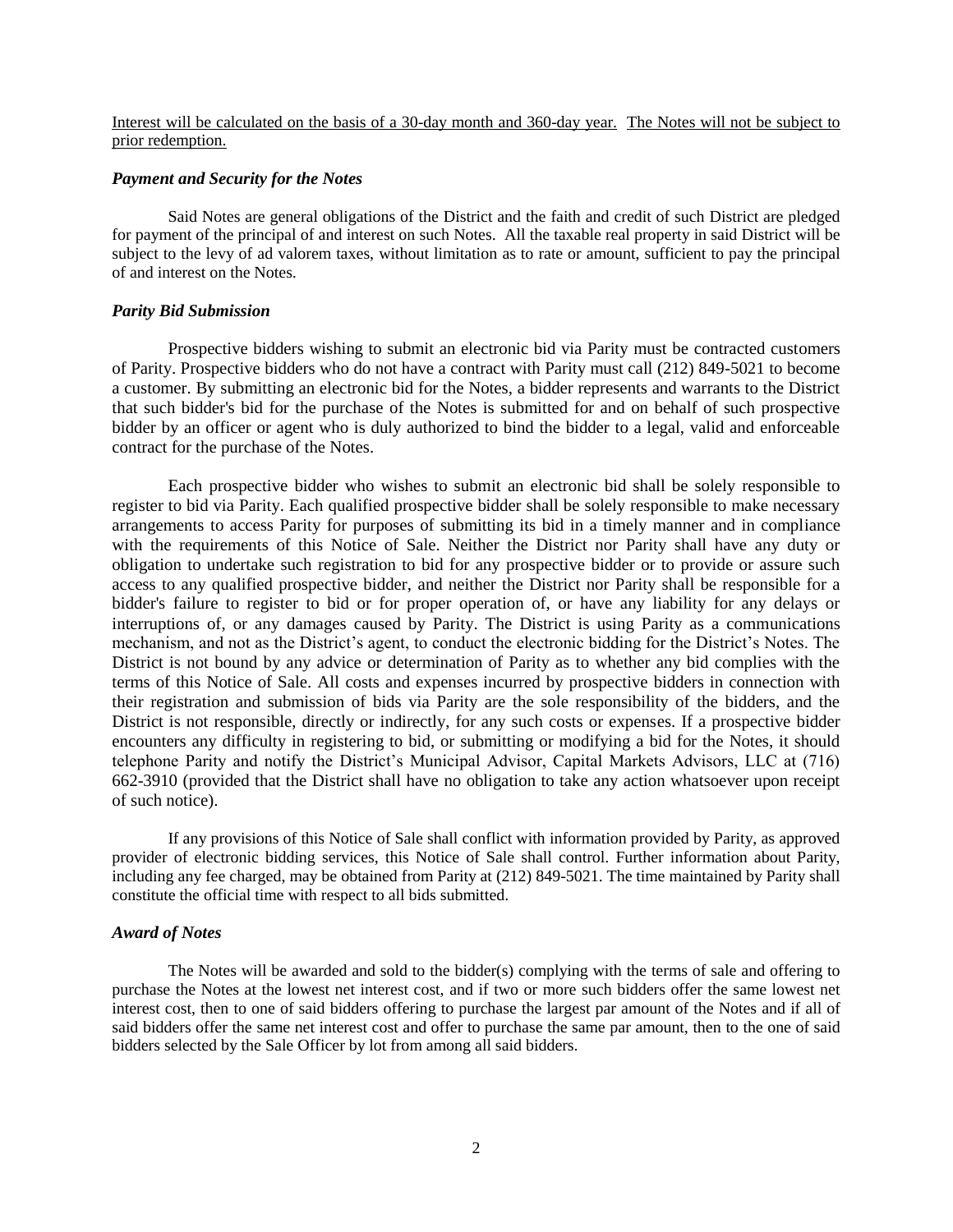The right is reserved by the District to award to any bidder all or any part of the Notes which such bidder offers to purchase and, in the event of a partial award, the premium, if any, specified by such bidder will be pro-rated.

Award of the Notes is expected to be made promptly after opening of the bids, but the successful bidder(s) may not withdraw his/her proposal until after 3:00 o'clock P.M. (Prevailing Time) on the day of such bid opening and then only if such award has not been made prior to the withdrawal. The Notes will be delivered and shall be paid for on or about the Date of Notes at such place and on such business day and at such hour, as the Sale Officer and successful bidder(s) shall mutually agree.

## *Form of the Notes*

At the option of the purchaser, the Notes will be issued in (i) registered form registered in the name of the successful bidder(s) or (ii) registered book-entry form registered to Cede  $& Co.,$  as the partnership nominee for The Depository Trust Company, New York, New York ("DTC").

If the Notes are issued registered in the name of the successful bidder(s), a single note certificate will be issued for those Notes bearing the same rate of interest in the aggregate principal amount awarded to the respective successful bidder at such interest rate. Principal of and interest on such Notes will be payable in Federal Funds by the District, at such bank or trust company located and authorized to do business in the State of New York as selected by the successful bidder(s).

If the Notes are issued in book-entry form, such notes will be delivered to DTC, which will act as securities depository for the Notes. Beneficial owners will not receive certificates representing their interest in the Notes. Individual purchases may be made in denominations of \$5,000 or integral multiples thereof. A single note certificate will be issued for those Notes bearing the same rate of interest and CUSIP number in the aggregate principal amount awarded to such purchaser(s) at such interest rate. Principal of and interest on said Notes will be paid in Federal Funds by the District to Cede & Co., as nominee for DTC, which will in turn remit such principal and interest to its participants for subsequent distribution to the beneficial owners of the Notes as described herein.

Transfer of principal and interest payments to beneficial owners by participants of DTC will be the responsibility of such participants and other nominees of beneficial owners. The District will not be responsible or liable for payments by DTC to its participants or by DTC participants to beneficial owners or for maintaining, supervising or reviewing the records maintained by DTC, its participants or persons acting through such participants.

CUSIP identification numbers will be printed on the book-entry Notes if Bond Counsel is provided with such numbers by the close of business on the Sale Date of the Notes, but neither the failure to print such number on any Note nor any error with respect thereto shall constitute cause for a failure or refusal by the purchaser thereof to accept delivery and pay for the Notes in accordance with the terms hereof. All expenses in relation to the printing of CUSIP numbers on the Notes shall be paid for by the District; provided, however, that the CUSIP Service Bureau charge for the assignment of said numbers shall be the responsibility of and shall be paid for by the purchaser. DTC is an automated depository for securities and a clearinghouse for securities transactions, and will be responsible for establishing and maintaining a book-entry-only system for recording the ownership interests of its participants, which include certain banks, trust companies and securities dealers, and the transfer of the interests among its participants. The DTC participants will be responsible for establishing and maintaining records with respect to the Notes. Individual purchases of beneficial ownership interests in the Notes may be made only through book entries made on the books and records of DTC (or a successor depository) and its participants.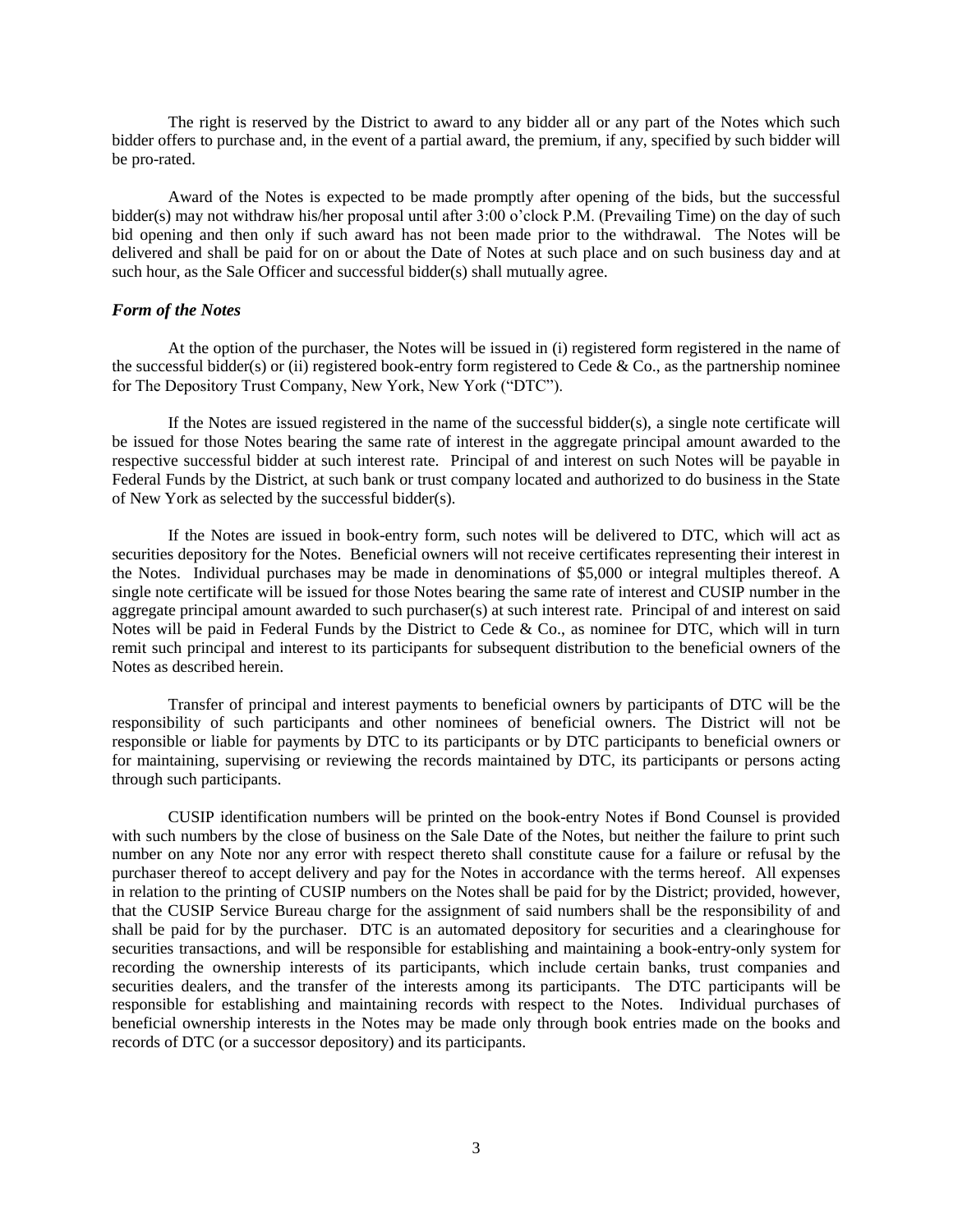## *Delivery of the Notes*

Said Notes will be delivered on or about the Date of the Notes, referred to herein, at no cost to the purchaser(s), in New York, New York or otherwise as may be agreed with the purchaser; however, if the Notes are issued in book-entry only form, said Notes will be delivered to DTC, Jersey City, New Jersey. The purchase price of said Notes shall be paid in FEDERAL FUNDS or other funds available for immediate credit on said delivery date.

# *Legal Opinion*

The proposed form of the approving legal opinion of Bond Counsel is set forth in Appendix D to the Preliminary Official Statement dated May 17, 2022 (the "Preliminary Official Statement"), circulated in connection with the sale of the Notes, which shall be supplemented by the final official statement to be dated May 25, 2022 (the "Official Statement"), and will be furnished to the purchaser upon delivery of the Notes.

## *Tax Exemption*

The successful bidder(s) may at its option refuse to accept the Notes if prior to their delivery the opinion of Hawkins Delafield & Wood LLP ("Bond Counsel") is not delivered or if any income tax law of the United States of America is hereafter enacted which shall provide that the interest thereon is taxable, or shall be taxable at a future date, for federal income tax purposes, and in such case said successful bidder(s) will be relieved of their contractual obligations arising from the acceptance of their proposal.

The Internal Revenue Code of 1986, as amended (the "Code"), establishes certain ongoing requirements that must be met subsequent to the issuance and delivery of the Notes in order that interest on the Notes be and remain excludable from gross income under Section 103 of the Code. Concurrently with the delivery of the Notes, the District will execute and deliver a Tax Certificate, which will contain provisions and procedures relating to compliance with the requirements of the Code and a certification to the effect that the District will comply with the provisions and procedures set forth therein and that it will do and perform all acts and things necessary or desirable to assure that interest paid on the Notes is excludable from gross income under Section 103 of the Code.

Upon delivery of the Notes, Bond Counsel will deliver an opinion that states that, under existing statutes and court decisions and assuming continuing compliance with the provisions and procedures set forth in the Tax Certificate, (i) interest on the Notes is excluded from gross income for federal income tax purposes pursuant to Section 103 of the Code; and (ii) interest on the Notes is not treated as a preference item in calculating the alternative minimum tax.

In addition, the opinion of Bond Counsel will state that, under existing statutes, interest on the Notes is exempt from personal income taxes of New York State and its political subdivisions, including The City of New York.

The District will **not** designate the Notes as "qualified tax-exempt obligations" pursuant to the provisions of Section 265 of the Code.

### *Obligation of Winning Bidder(s) to Deliver an Issue Price Certificate at Closing*

By submitting a bid, each bidder is certifying that its bid is a firm offer to purchase the Notes, is a good faith offer which the bidder believes reflects current market conditions, and is not a "courtesy bid" being submitted for the purpose of assisting in meeting the competitive sale requirements relating to the establishment of the "issue price" of the Notes pursuant to Section 148 of the Code, including the requirement that bids be received from at least three (3) underwriters of municipal bonds who have established industry reputations for underwriting new issuances of municipal bonds (the "Competitive Sale Requirements"). The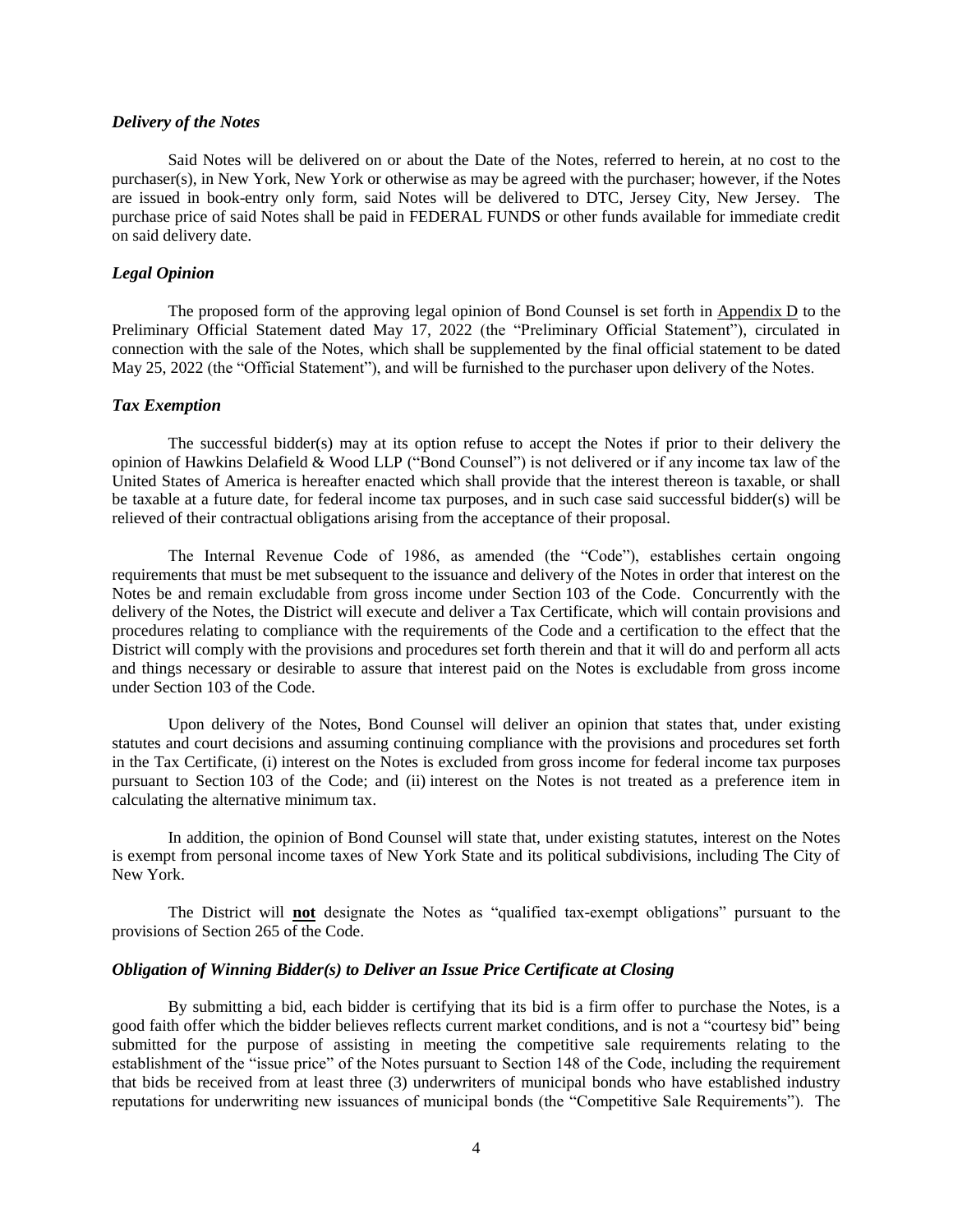Municipal Advisor will advise the winning bidder(s) if the Competitive Sale Requirements were met at the same time it notifies the winning bidder(s) of the award of the Notes. **Bids will not be subject to cancellation in the event that the Competitive Sale Requirements are not satisfied.**

The winning bidder(s) shall, within one (1) hour after being notified of the award of the Notes, advise the Municipal Advisor by electronic or facsimile transmission of the reasonably expected initial public offering price or yield of each maturity of the Notes (the "Initial Reoffering Prices") as of the date of the award.

By submitting a bid, the winning bidder(s) agrees (unless the winning bidder is purchasing the Notes for its own account and not with a view to distribution or resale to the public) that if the Competitive Sale Requirements are not met, it will elect and satisfy either option (1) or option (2) described below. *Such election must be made on the bid form submitted by each bidder or otherwise communicated to the Municipal Advisor at the time of submission of bids.*

(1) **Hold the Price**. The winning bidder(s):

(a) will make a bona fide offering to the public of all of the Notes at the Initial Reoffering Prices and provide Bond Counsel with reasonable supporting documentation, such as a copy of the pricing wire or equivalent communication, the form of which is acceptable to Bond Counsel,

(b) will neither offer nor sell to any person any Notes within a maturity at a price that is higher, or a yield that is lower, than the Initial Reoffering Price of such maturity until the earlier of (i) the date on which the winning bidder has sold to the public at least 10 percent of the Notes of such maturity at a price that is no higher, or a yield that is no lower, than the Initial Reoffering Price of such maturity or (ii) the close of business on the 5th business day after the date of the award of the Notes, and

(c) has or will include within any agreement among underwriters, any selling group agreement and each retail distribution agreement (to which the winning bidder is a party) relating to the initial sale of the Notes to the public, together with the related pricing wires, language obligating each underwriter to comply with the limitations on the sale of the Notes as set forth above.

### (2) **Follow the Price**. The winning bidder(s):

(a) will make a bona fide offering to the public of all of the Notes at the Initial Reoffering Prices and provide the Issuer with reasonable supporting documentation, such as a copy of the pricing wire or equivalent communication, the form of which is acceptable to Bond Counsel,

(b) will report to the Issuer information regarding the first price that at least 10 percent of the Notes within each maturity of the Notes have been sold to the public,

(c) will provide the Issuer with reasonable supporting documentation or certifications of such sale prices the form of which is acceptable to Bond Counsel. This reporting requirement, which may extend beyond the closing date of the Notes, will continue until such date that the requirements set forth in paragraph (b) above for each maturity of the Notes has been sold to the public, and

(d) has or will include within any agreement among underwriters, any selling group agreement and each retail distribution agreement (to which the winning bidder is a party) relating to the initial sale of the Notes to the public, together with the related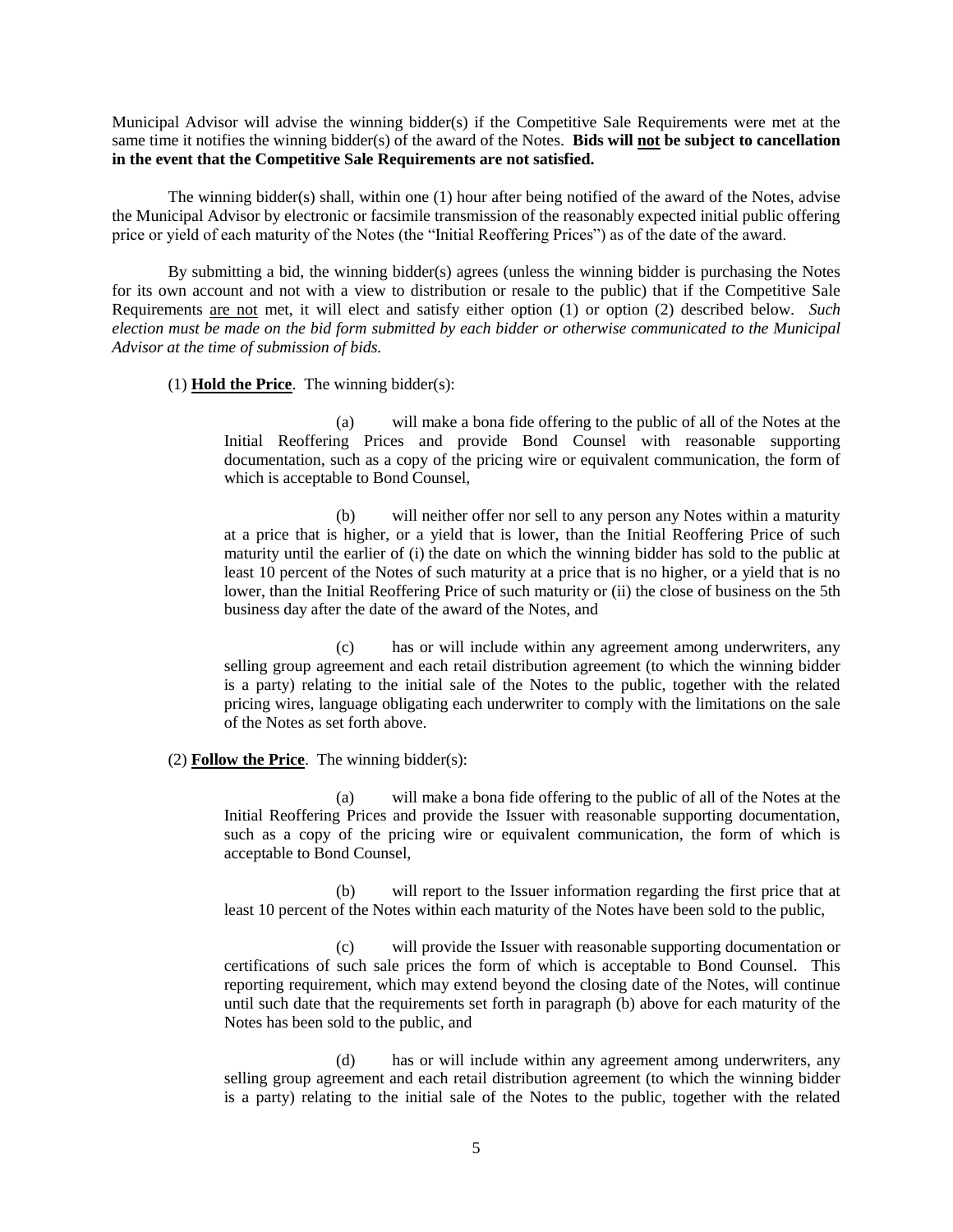pricing wires, language obligating each underwriter to comply with the reporting requirement described above.

For purposes of the "hold the price" or "follow the price" requirement, a "maturity" refers to Notes that have the same interest rate, credit and payment terms.

Regardless of whether or not the Competitive Sale Requirements were met, the winning bidder shall submit to the Issuer a certificate (the "Reoffering Price Certificate"), satisfactory to Bond Counsel, prior to the delivery of the Notes stating the applicable facts as described above. The form of Reoffering Price Certificate is available by contacting Bond Counsel or the Municipal Advisor.

If the winning bidder has purchased the Notes for its own account and not with a view to distribution or resale to the public, then, whether or not the Competitive Sale Requirements were met, the Reoffering Price Certificate will recite such facts and identify the price or prices at which the purchase of the Notes was made.

For purposes of this Notice, the "public" does not include the winning bidder or any person that agrees pursuant to a written contract with the winning bidder to participate in the initial sale of the Notes to the public (such as a retail distribution agreement between a national lead underwriter and a regional firm under which the regional firm participates in the initial sale of the Notes to the public). In making the representations described above, the winning bidder must reflect the effect on the offering prices of any "derivative products" (e.g., a tender option) used by the bidder in connection with the initial sale of any of the Notes.

## *Official Statement, Undertaking to Provide Notices of Events and Compliance History*

The District will provide a reasonable number of Official Statements to each successful bidder within five (5) business days following receipt of a written request therefor made to the District and its Municipal Advisor. Such request may specify the applicable (a) offering price, (b) selling compensation, (c) rating, (d) credit enhancement and (e) identity and complete name of such bidder and any participating underwriters, and if so, the Preliminary Official Statement will be modified or supplemented by the information so specified. Neither the District nor its Municipal Advisor shall be liable in any manner for any delay, inaccuracy, or omission on the part of any successful bidder with respect to such request, nor shall the District's failure, as a result thereof, to provide the Official Statement within the above time period, constitute cause for a failure or refusal by such bidder to accept delivery of and pay for the Notes in accordance with the terms hereof.

The Preliminary Official Statement is in a form "deemed final" by the District for purposes of Securities and Exchange Commission Rule 15c2-12 ("Rule 15c2-12"), but may be modified or supplemented as noted above. In order to assist bidders in complying with Rule 15c2-12 and as part of the District's contractual obligation arising from its acceptance of the proposal of the successful bidder(s), at the time of the delivery of the Notes the District will provide an executed copy of its "Undertaking to Provide Notice of Events" (the "Undertaking"). *The form of said Undertaking is set forth in Appendix E to the Preliminary Official Statement.*

Except as otherwise set forth in the Preliminary Official Statement (see the caption entitled "DISCLOSURE UNDERTAKING"), the District is in compliance in all material respects with all previous undertakings made pursuant to Rule 15c2-12 during each of the past five years.

### *Documents Accompanying the Delivery of the Notes*

The obligation hereunder to deliver or accept the Notes pursuant hereto shall be conditioned on the delivery to the successful bidder at the time of delivery of the Notes of: (i) the opinion of Bond Counsel; (ii) a certificate of the School Attorney, dated the date of delivery of the Notes, to the effect that there is no controversy or litigation of any nature pending or threatened to restrain or enjoin the issuance, sale, execution or delivery of the Notes, or in any way contesting or affecting the validity of the Notes or any of the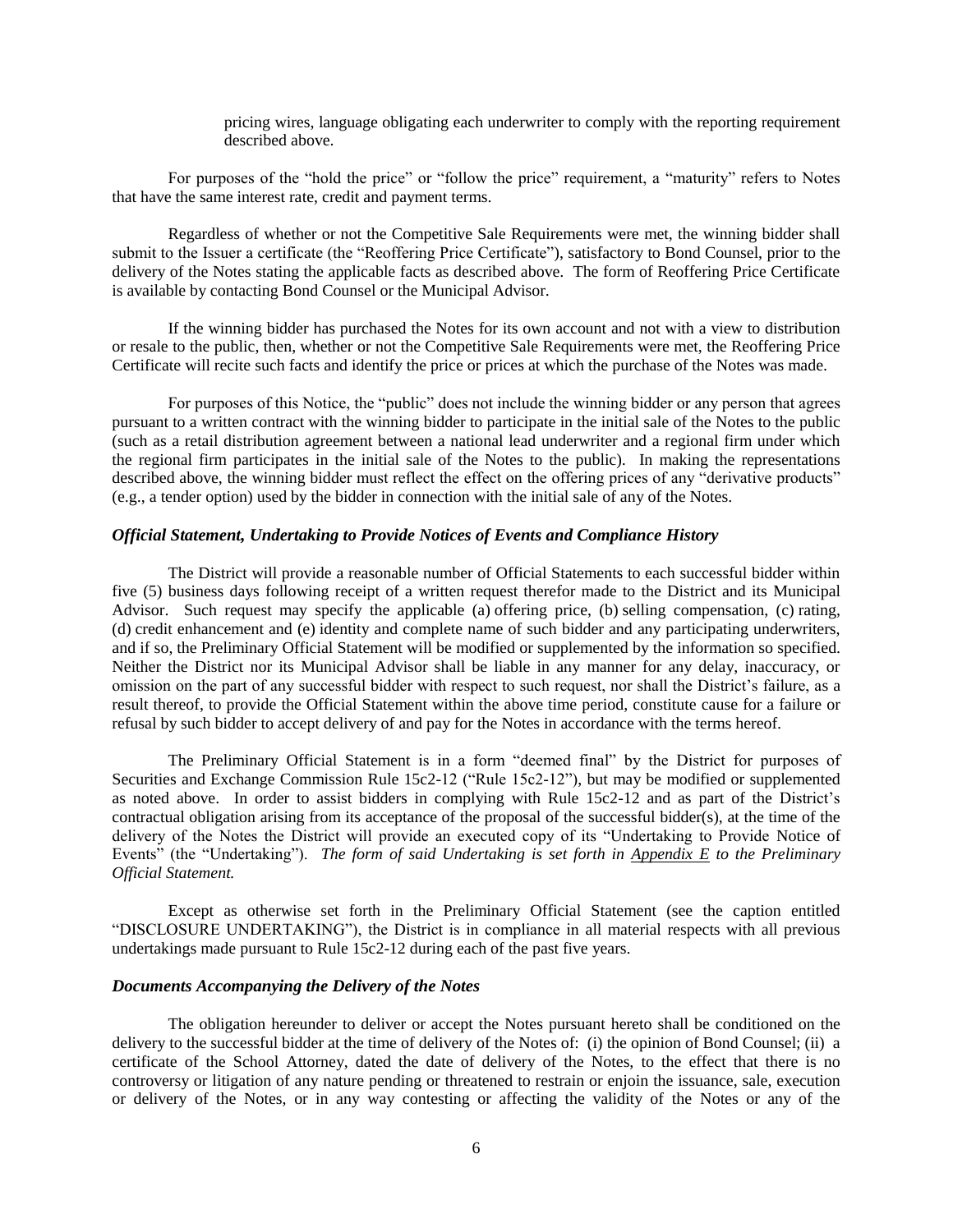proceedings taken with respect to the issuance and sale thereof or the application of moneys to the payment of the Notes, and further stating that there is no controversy or litigation of any nature now pending or threatened by or against the District wherein an adverse judgment or ruling could have a material adverse impact on the financial condition of the District or adversely affect the power of the District to levy, collect and enforce the collection of taxes or other revenues for the payment of its Notes, which has not been disclosed in the Official Statement; (iii) a certificate of the President of the Board of Education to the effect that as of the date of the Official Statement and at all times subsequent thereto, up to and including the time of the delivery of the Notes, the Official Statement did not and does not contain any untrue statement of a material fact or omit to state a material fact necessary to make the statements herein, in the light of the circumstances under which they were made, not misleading, and further stating that there has been no adverse material change in the financial condition of the District since the date of the Official Statement to the date of issuance of the Notes (and having attached thereto a copy of the Official Statement); (iv) a certificate signed by the President of the Board of Education evidencing payment for the Notes; (v) a signature certificate evidencing the due execution of the Notes, including statements that (a) no litigation of any nature is pending or, to the knowledge of the signers, threatened, restraining or enjoining the issuance and delivery of the Notes or the levy and collection of taxes to pay the principal of and interest thereon, nor in any manner questioning the proceedings and authority under which the Notes were authorized or affecting the validity of the Notes thereunder, (b) neither the corporate existence or boundaries of the District nor the title of the signers to their respective offices is being contested, and (c) no authority or proceedings for the issuance of the Notes have been repealed, revoked or rescinded, and (vi) a Tax Certificate executed by the President of the Board of Education, as described under "TAX MATTERS" in the Preliminary Official Statement.

## *Contact Information*

The District's contact information is as follows: Mr. Thomas Maturski, Assistant Superintendent for Finance Management Services: Phone (716) 626-8012; Email: maturski@williamsvillek12.org

Copies of this Notice of Sale and the Preliminary Official Statement prepared in connection with the sale of the Notes may be obtained upon request from the offices of Capital Markets Advisors, telephone number (716) 662-3910 or by visiting www.capmark.org.

## WILLIAMSVILLE CENTRAL SCHOOL DISTRICT

By: */s/ Teresa Anne Leatherbarrow* . Mrs. Teresa Anne Leatherbarrow President of the Board of Education

Dated: May 18, 2022